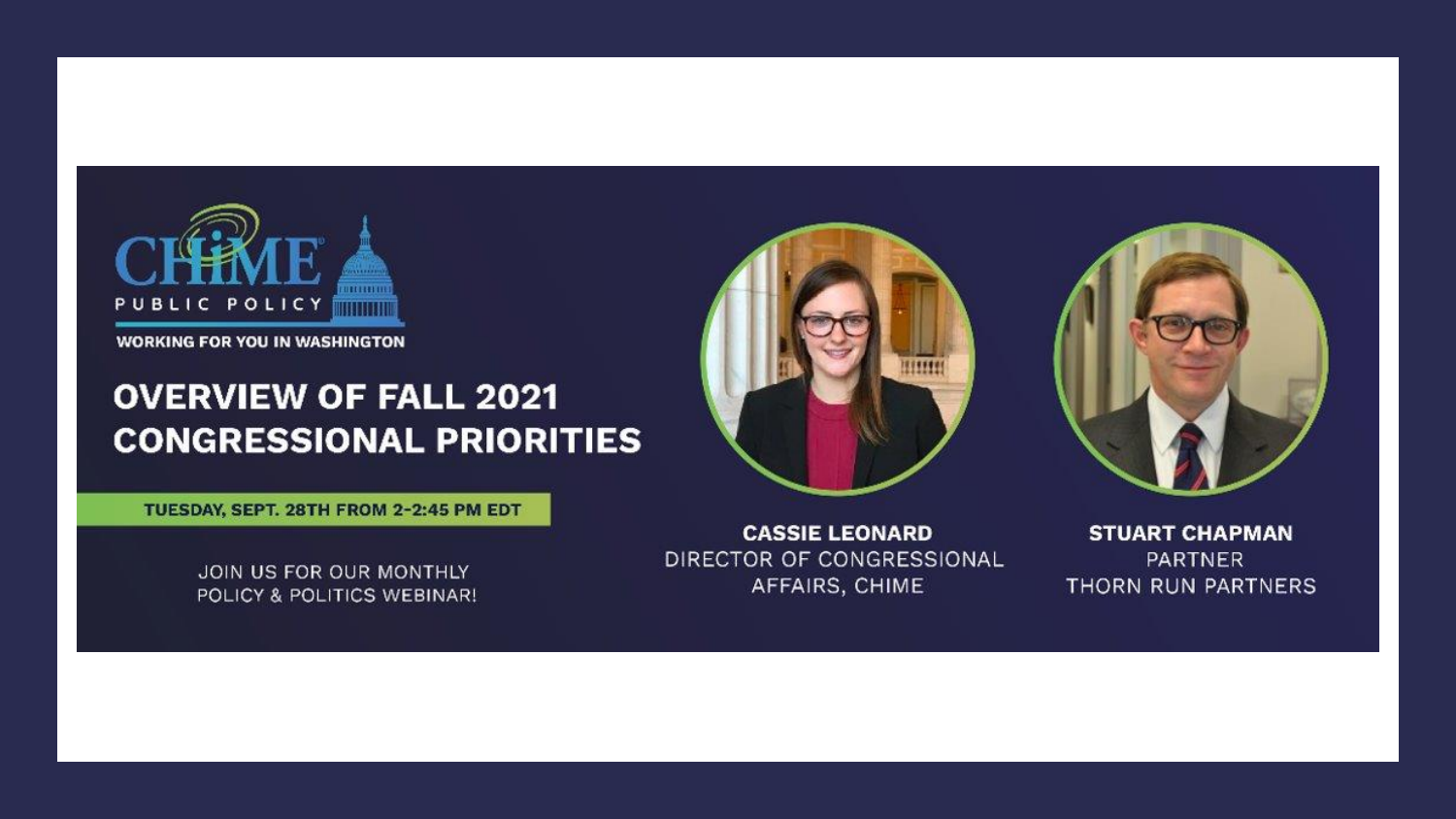



**BE INFORMED. BE INVOLVED.** 

#### **TAKE THE CYBERSECURITY IMPACT SURVEY 2021**

AEHIS IN COLLABORATION WITH **CHIME PUBLIC POLICY** 

### [Click here to take the survey!](https://l9x7yz61ozs.typeform.com/to/veOOuf5X)

Deadline is Sept. 30

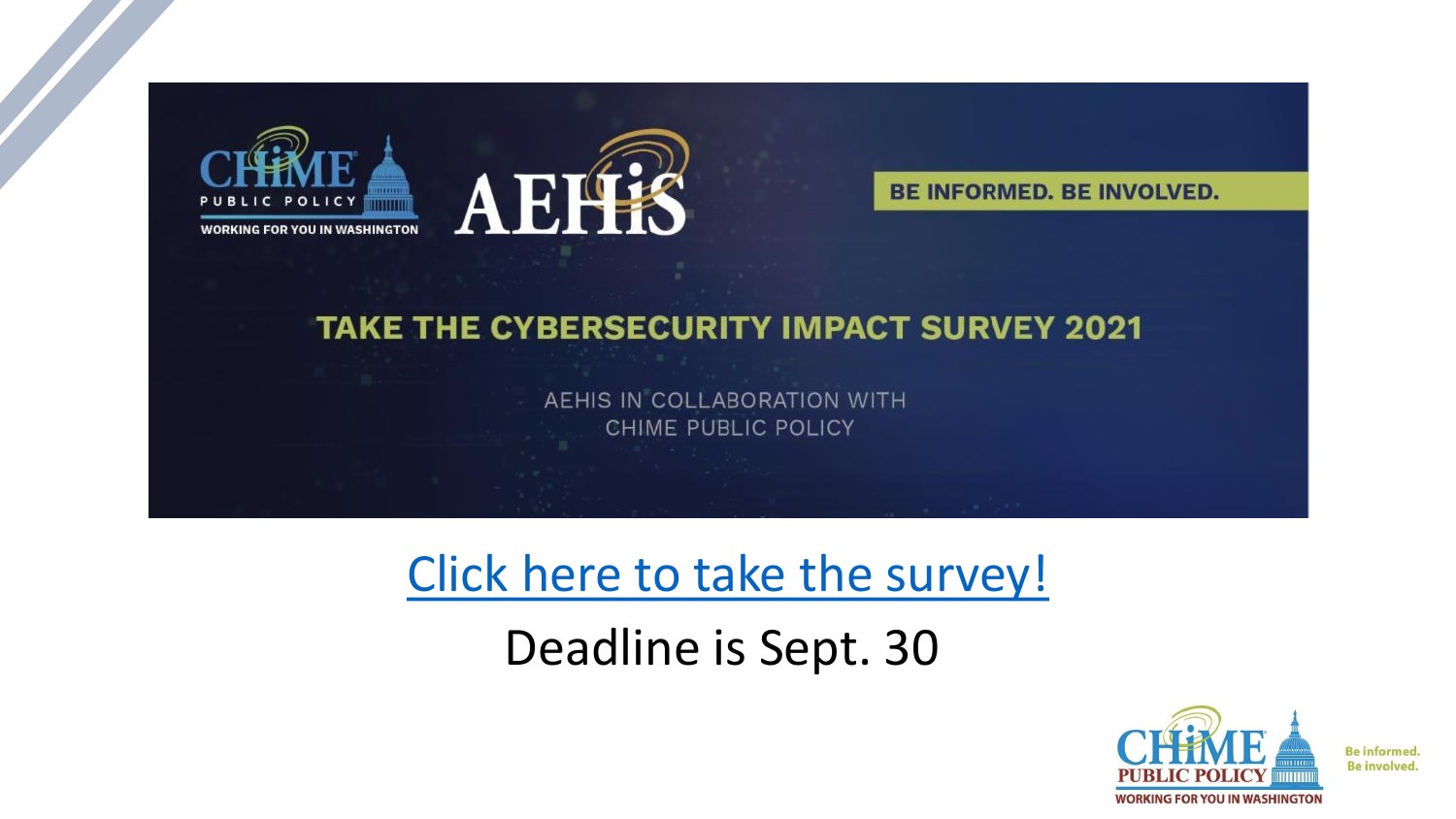## **Overview**

- I. The Past Week & Fall Legislative Timeline
- II. Bipartisan Infrastructure Bill
- III. Reconciliation Package
- IV. Appropriations Status Update
- V. End-of-Year Spending Package Prospects
- VI. Outlook Heading into Midterms

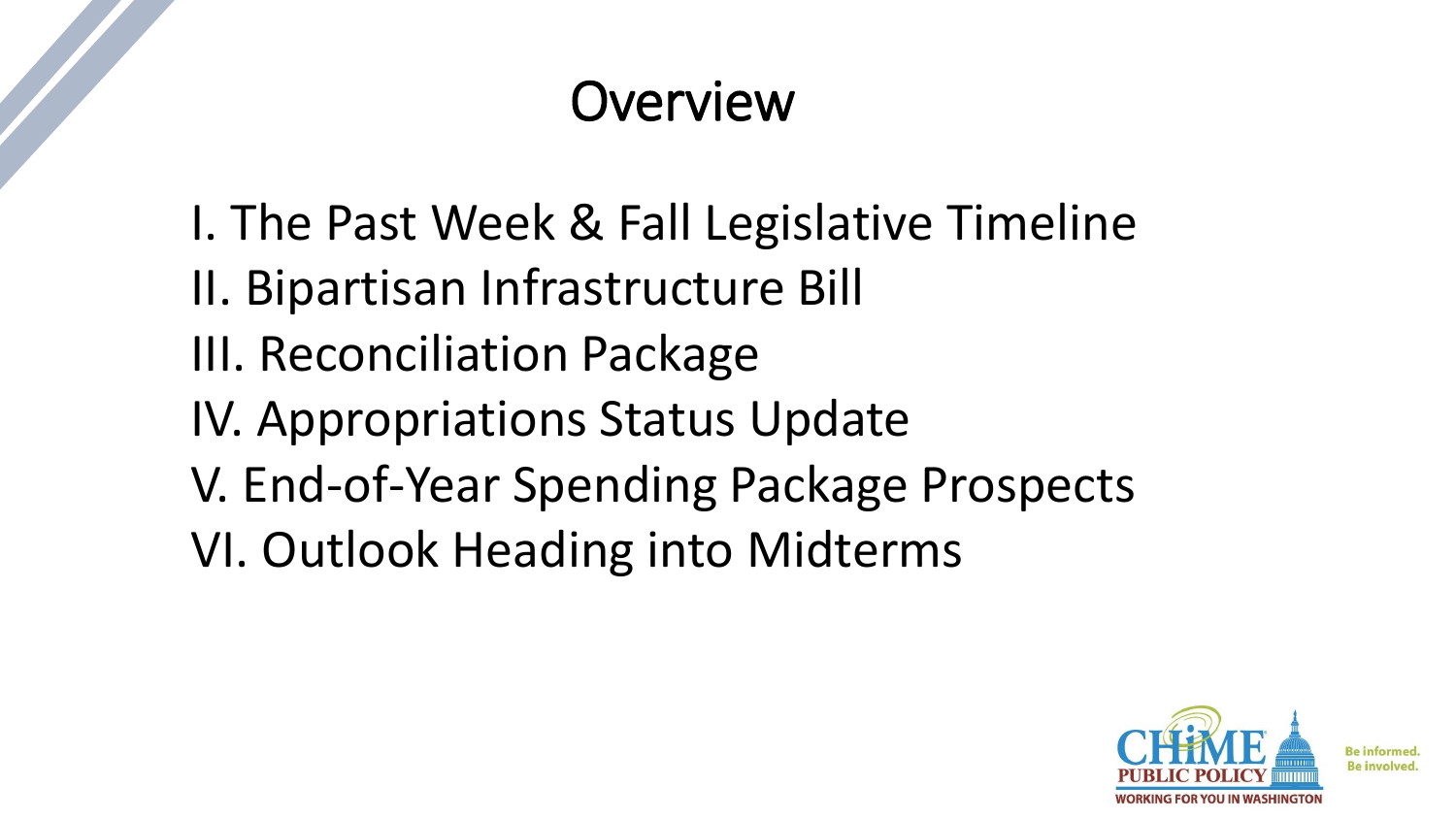# Fall Legislative Timeline

*With the mid-term elections expected to eclipse much of next year's legislative calendar, Congress and the White House have an ambitious agenda for the rest of the year.*



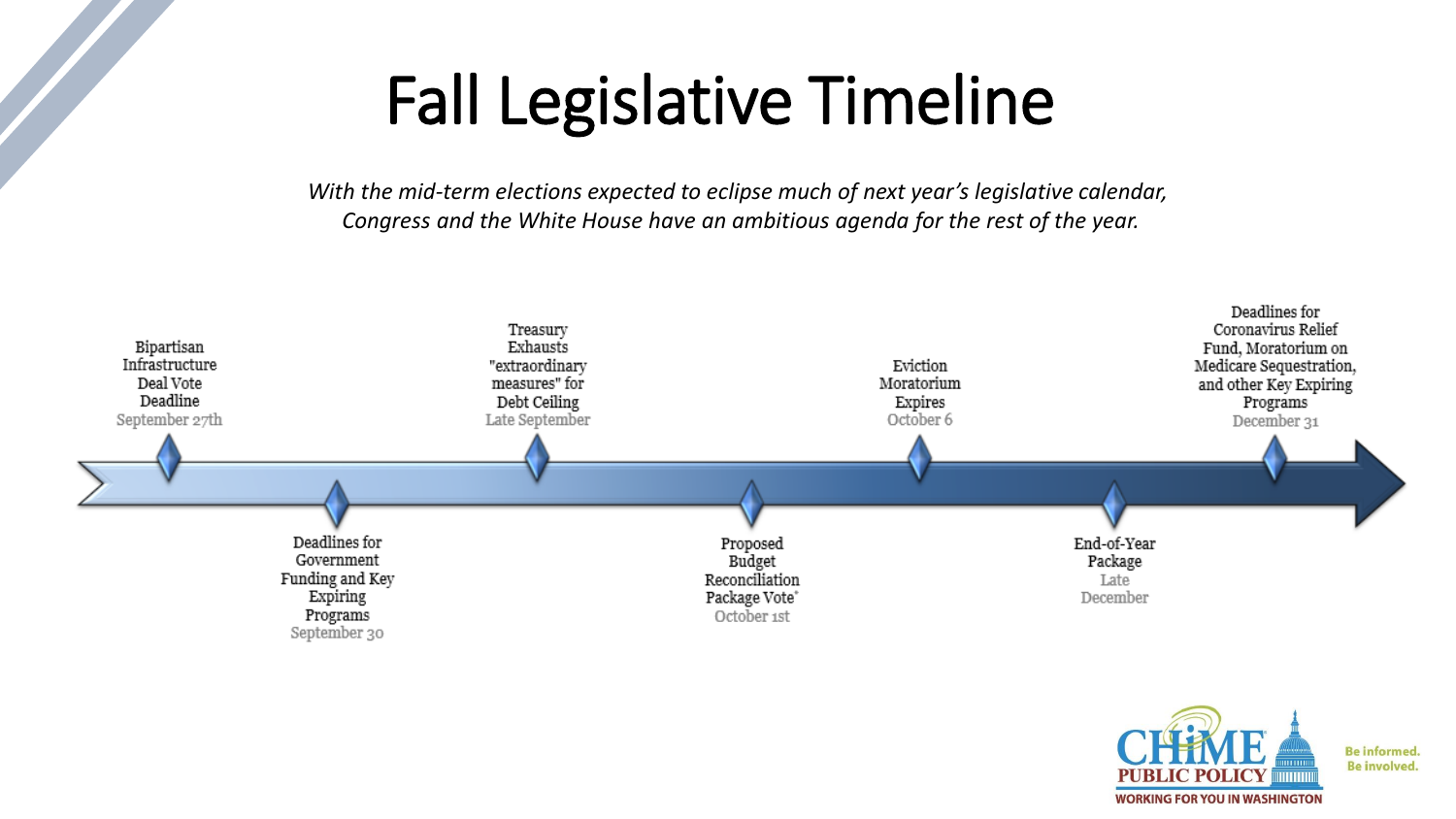### The Past Week: NDAA, CR, Debt Ceiling, Reconciliation, and Infrastructure

- CR/Debt Ceiling: On Tuesday, the House passed a bill that included a shortterm continuing resolution (CR) + a debt ceiling extension
	- Rejected by Senate Republicans last night
	- Debt ceiling will have to be dealt with seperately
- NDAA: On Thursday, the House passed the \$768 billion NDAA by a vote of 316 to 113
- Reconciliation: On Saturday, the House Budget Committee approved the \$3.5 trillion framework during a virtual markup
- BIF: Yesterday, the House started debate on the BIF. A vote on final passage is scheduled to take place later this week

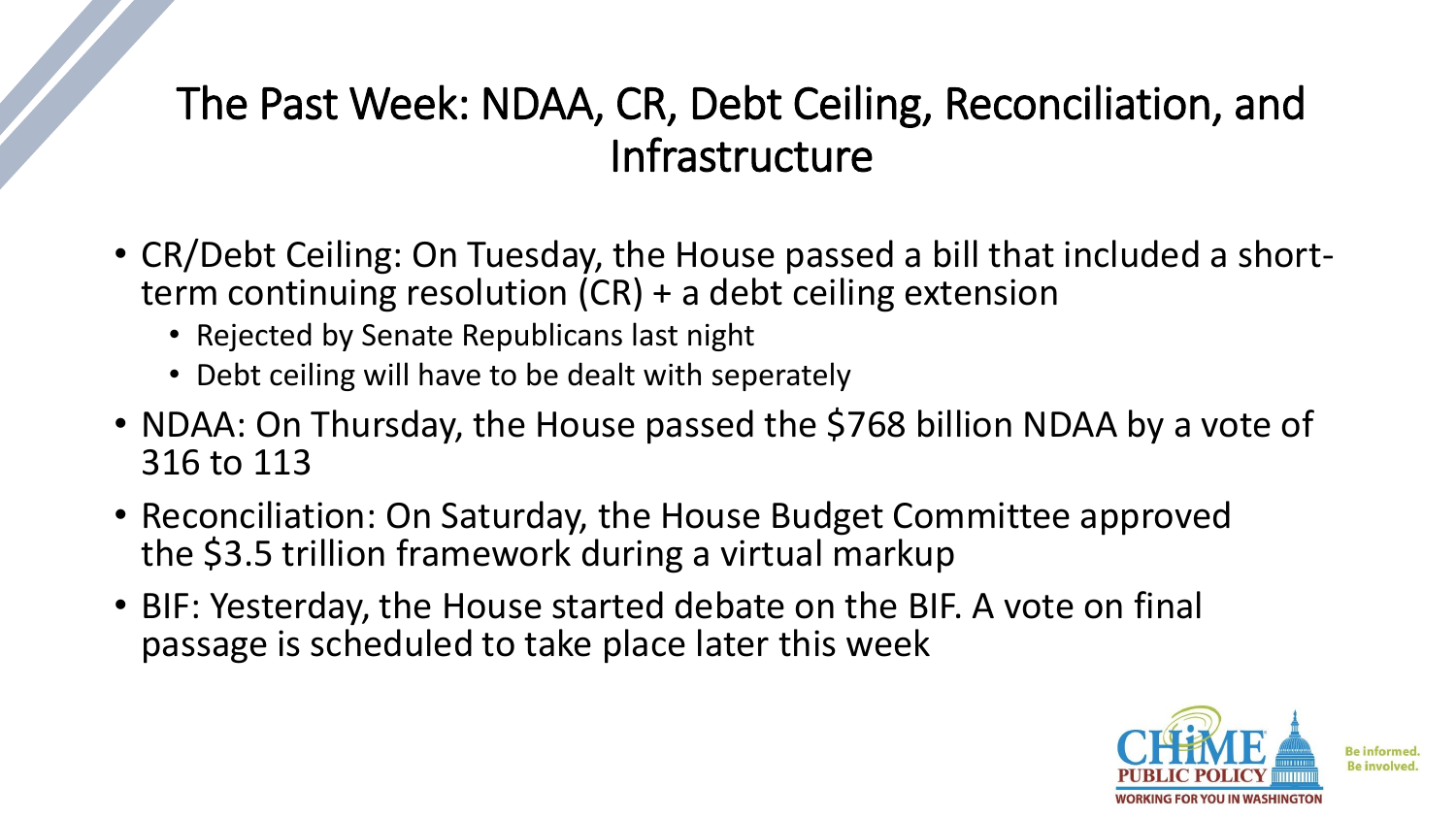### Bipartisan Infrastructure Bill—"A Road to Stronger Economic Growth"

- Known by many names: Infrastructure Investment and Jobs Act, Bipartisan Infrastructure Framework (BIF), Bipartisan Infrastructure Deal (BID), Phase I
- 2,700 pages; [Summary](https://www.manchin.senate.gov/imo/media/doc/bipartisan_infrastructure_bill_section_by_section.pdf?cb)
- Passed Senate on Aug. 10
- \$550 billion in new physical infrastructure investments (roads, bridges, etc.) over five years and is partially offset
- Includes \$65 billion in grants to states for broadband deployment and \$47.2 billion for resiliency which includes cyber
- Speaker Pelosi agreed to hold vote in House by Sept. 27
	- Slipped; vote on final passage scheduled for Thursday

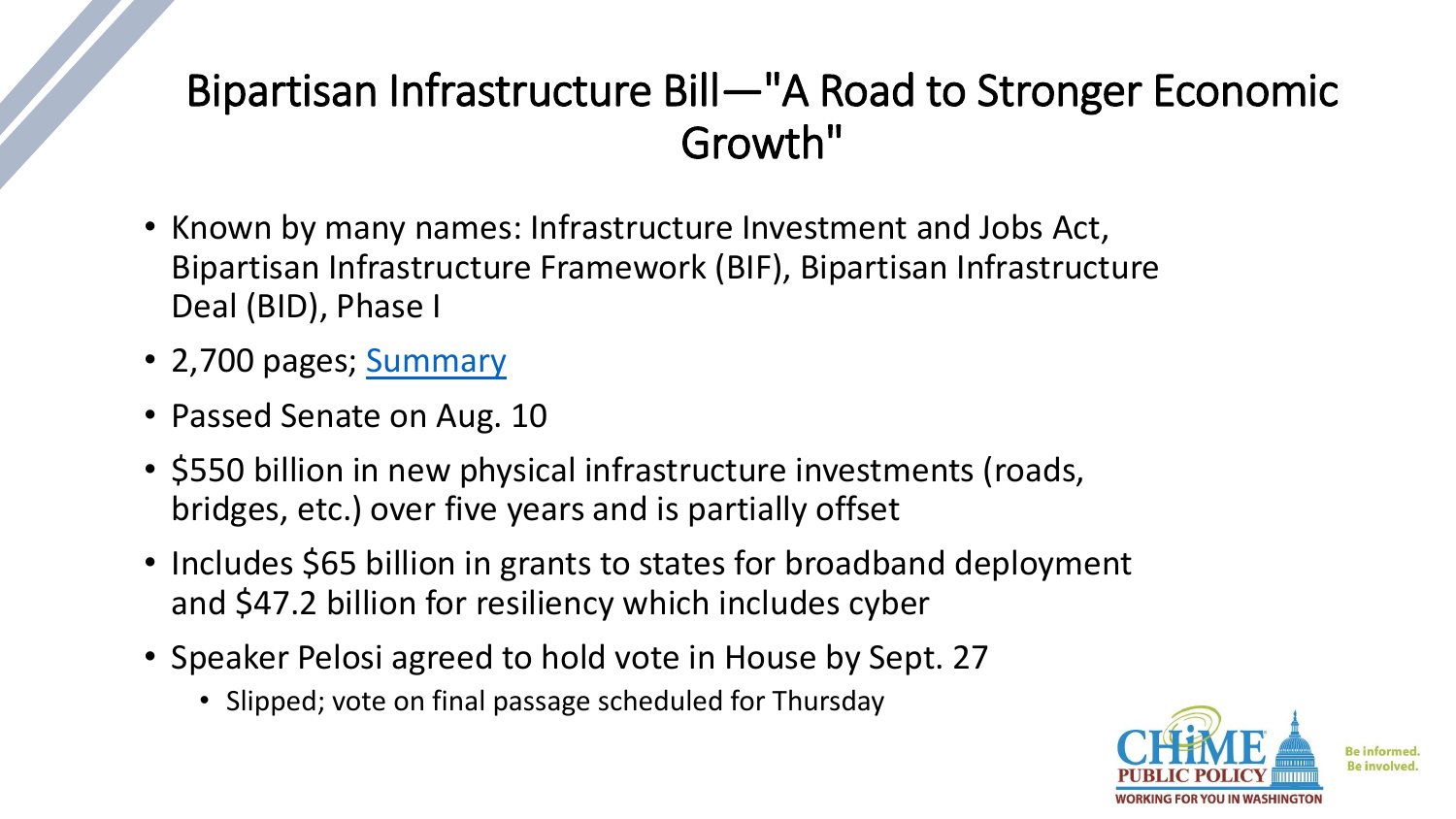## How will the \$65 billion for broadband be spent?

- \$42.5 billion to states to fund broadband development networks
- \$14.25 billion for an affordable connectivity benefit
	- \$30 per month voucher for low-income families
- \$2.75 billion for the Digital Equity Act (Murray/Portman/King)
	- Digital literacy
- \$2 billion for tribal grants
- \$2 billion in additional support for rural areas
- \$1 billion for "middle mile"
- \$600 million for the Rural Broadband Financing Flexibility Act (Hassan/Capito)
	- Private activity bonds

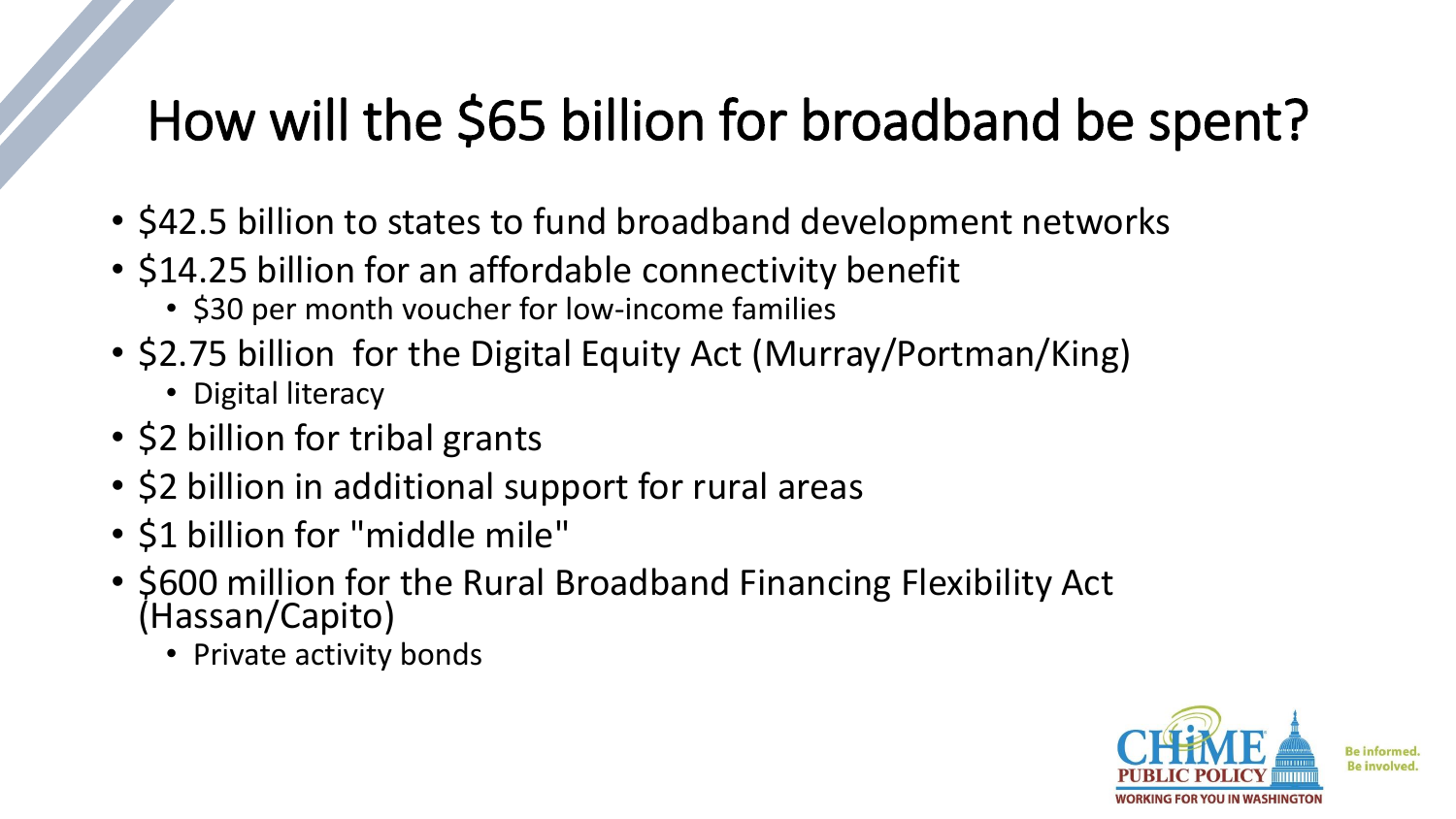## What about the money for cyber resilency?

- Energy sector: Multiple titles to enhance grid security through public private partnerships, grants and technical assistance, and more
- \$1 billion for a new State, Local, Tribal, and Territorial grant program
	- Administered by FEMA with consulation from CISA
- \$157.5 million for DHS Science and Technology Directorate for Research and Development
- \$100 million for Cyber Response and Recovery Fund
- \$35M in FY22 for CISA Sector Risk Management
- \$21M to the Office of the National Cyber Director, which will be available until September 30, 2022

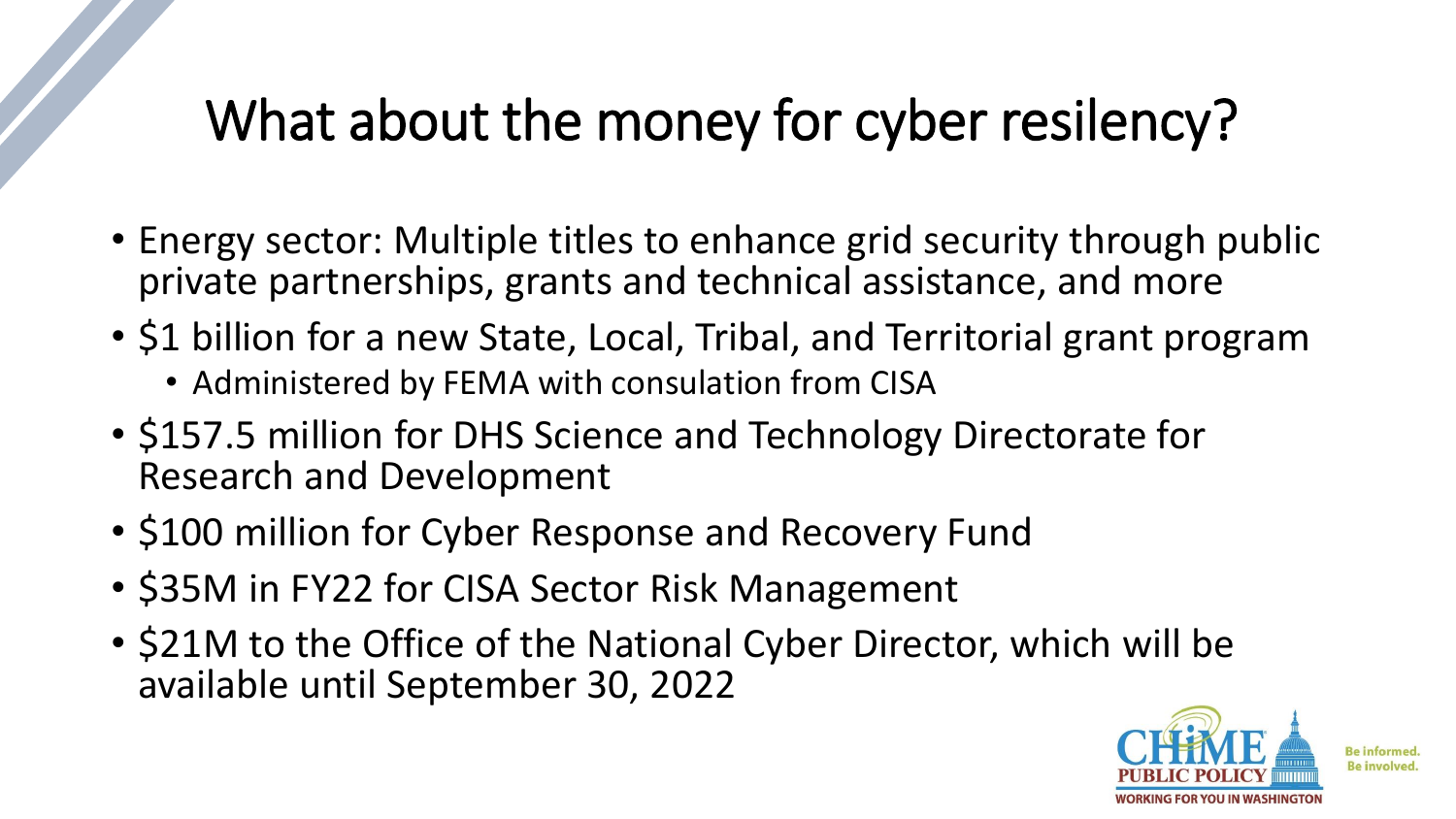## Reconciliation



- Build Back Better Act, Phase II, "human infrastructure"
- \$3.5 trillion framework
- Includes investments in healthcare, education, clean energy, tax reform, labor, housing, among other areas
- Moderate and progressive dems are at odds over the size and scope of the package
- The Latest: the House Budget Committee approved the framework over the weekend

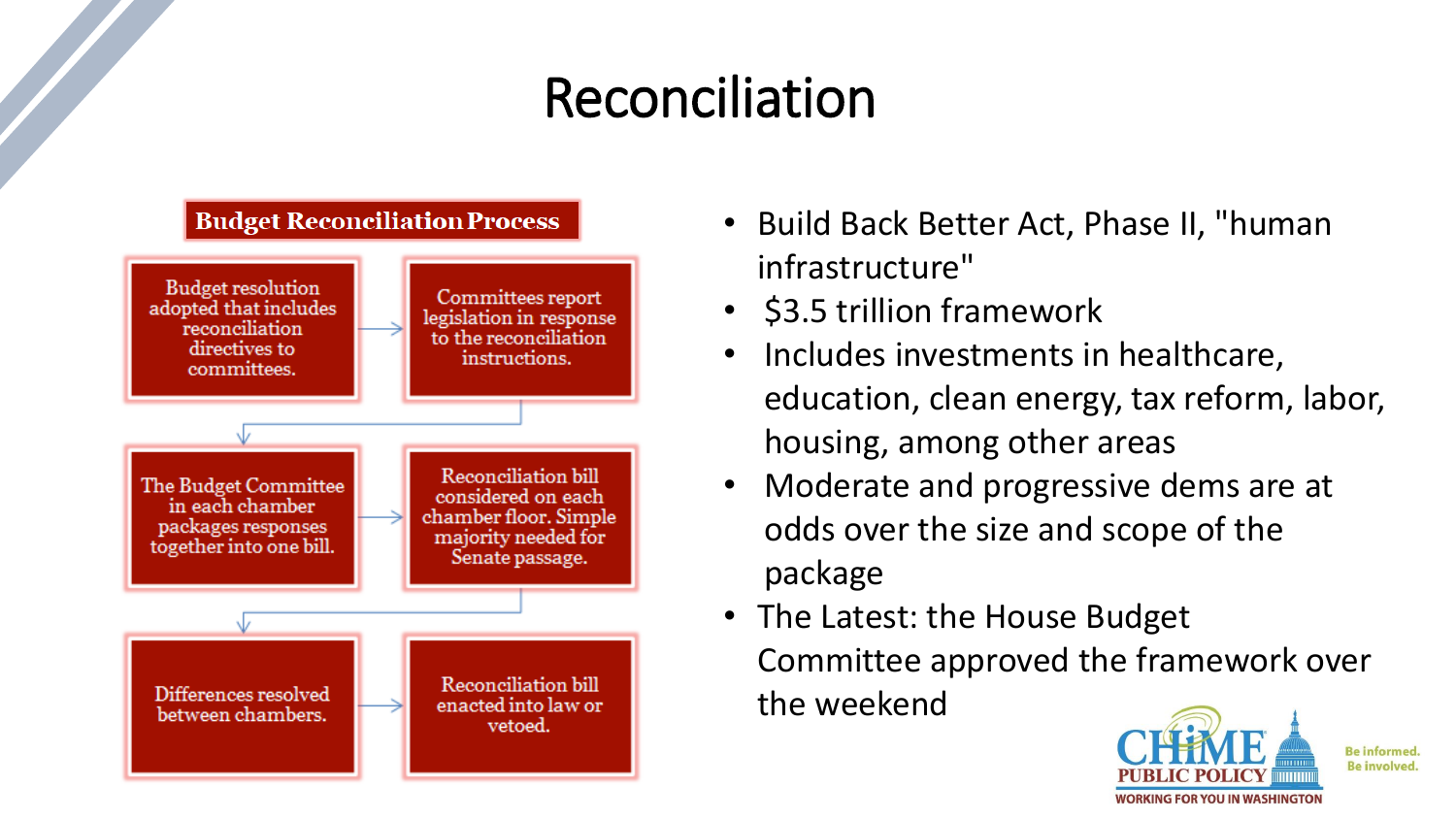## Health Policy Provisions on the Table for Reconciliation

*calls for a series of broad policy proposals pertaining to health care, including:*



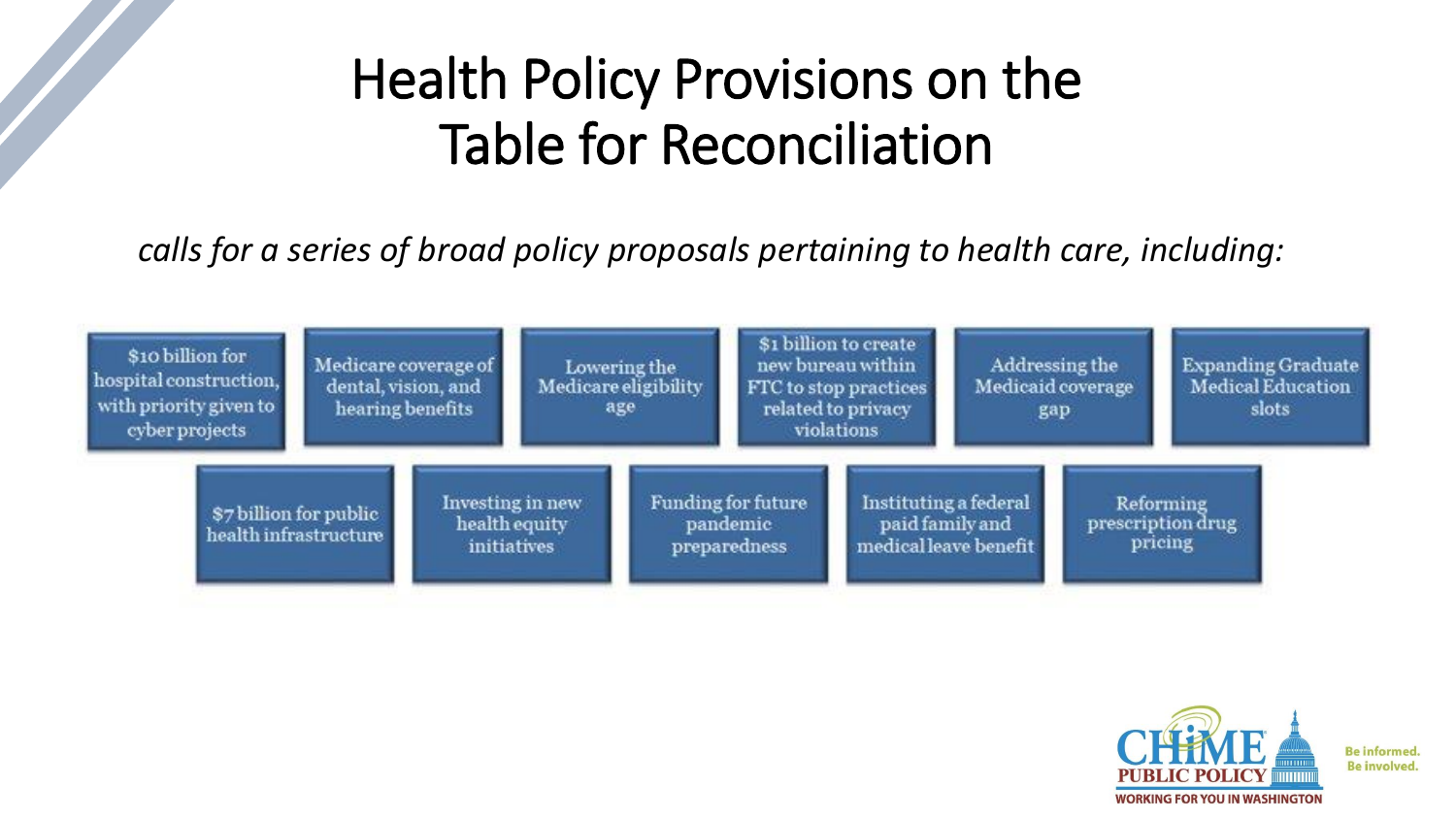### Appropriations Status Update

- The House and Senate are working through the 12 spending bills for FY 2022, though Congress will need to pass a continuing resolution (CR) **this week** to avoid a government shutdown.
- **House**. Disagreements over police funding, immigration, and the Pentagon's budget have stalled the process on appropriations bill from Commerce-Justice-Science, Homeland Security, and Defense, respectively.
- **Senate**. Only three bills have passed the full committee, and a timeline for consideration on the Senate floor is unclear as of now.

#### **Context**

Last year, Congress did not pass an omnibus spending bill until December, and lawmakers appear to be following a similar timeline as negotiations continue. This year's package is being slowed over defense, criminal justice, and the Hyde Amendment.

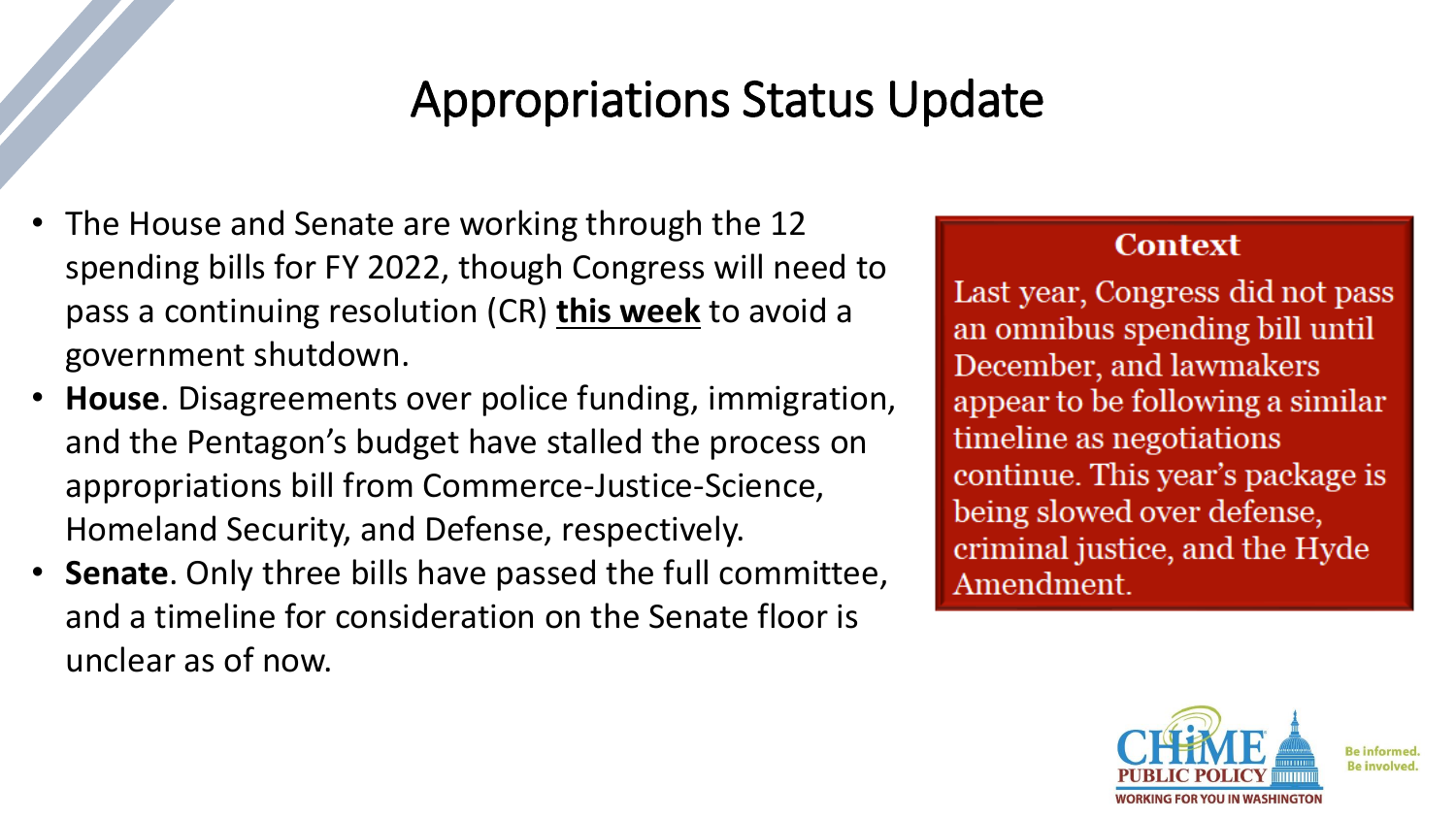### Appropriations Overview

| <b>Status of FY2022 Appropriations Bills</b> |                       |                       |
|----------------------------------------------|-----------------------|-----------------------|
| <b>Subcommittee Bill</b>                     | <b>House Status</b>   | <b>Senate Status</b>  |
| Agriculture-Food and Drug Administration     | <b>Passed House</b>   | Passed Full Committee |
| Commerce-Justice-Science                     | Passed Full Committee | Not Yet Introduced    |
| Defense                                      | Passed Full Committee | Not Yet Introduced    |
| Energy-Water Development                     | <b>Passed House</b>   | Passed Full Committee |
| Financial Services and General Government    | <b>Passed House</b>   | Not Yet Introduced    |
| Homeland Security                            | Passed Full Committee | Not Yet Introduced    |
| Interior-Environment                         | <b>Passed House</b>   | Not Yet Introduced    |
| Labor-HHS-Education                          | <b>Passed House</b>   | Not Yet Introduced    |
| Legislative Branch                           | <b>Passed House</b>   | Not Yet Introduced    |
| Military Construction-Veterans Affairs       | <b>Passed House</b>   | Passed Full Committee |
| State-Foreign Operations                     | <b>Passed House</b>   | Not Yet Introduced    |
| Transportation-Housing-Urban Development     | <b>Passed House</b>   | Not Yet Introduced    |

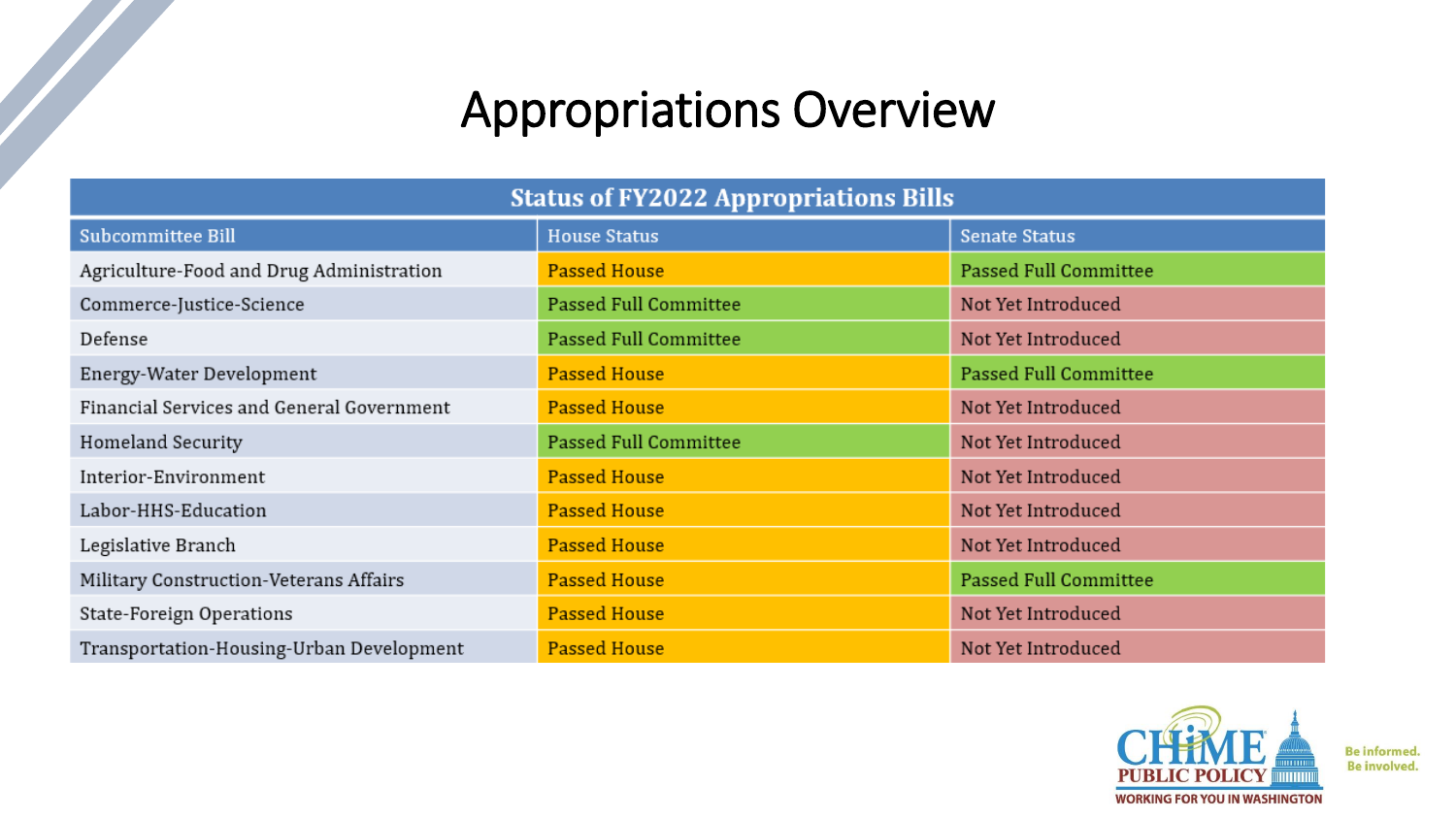### Labor-HHS-Education Appropriations Bill

- Passed the House but has not yet been introduced in the Senate.
- The bill provides a total of \$119.8 billion for HHS, an increase of \$22.9 billion above the FY 2021 enacted level and \$129 million below the President's budget request.



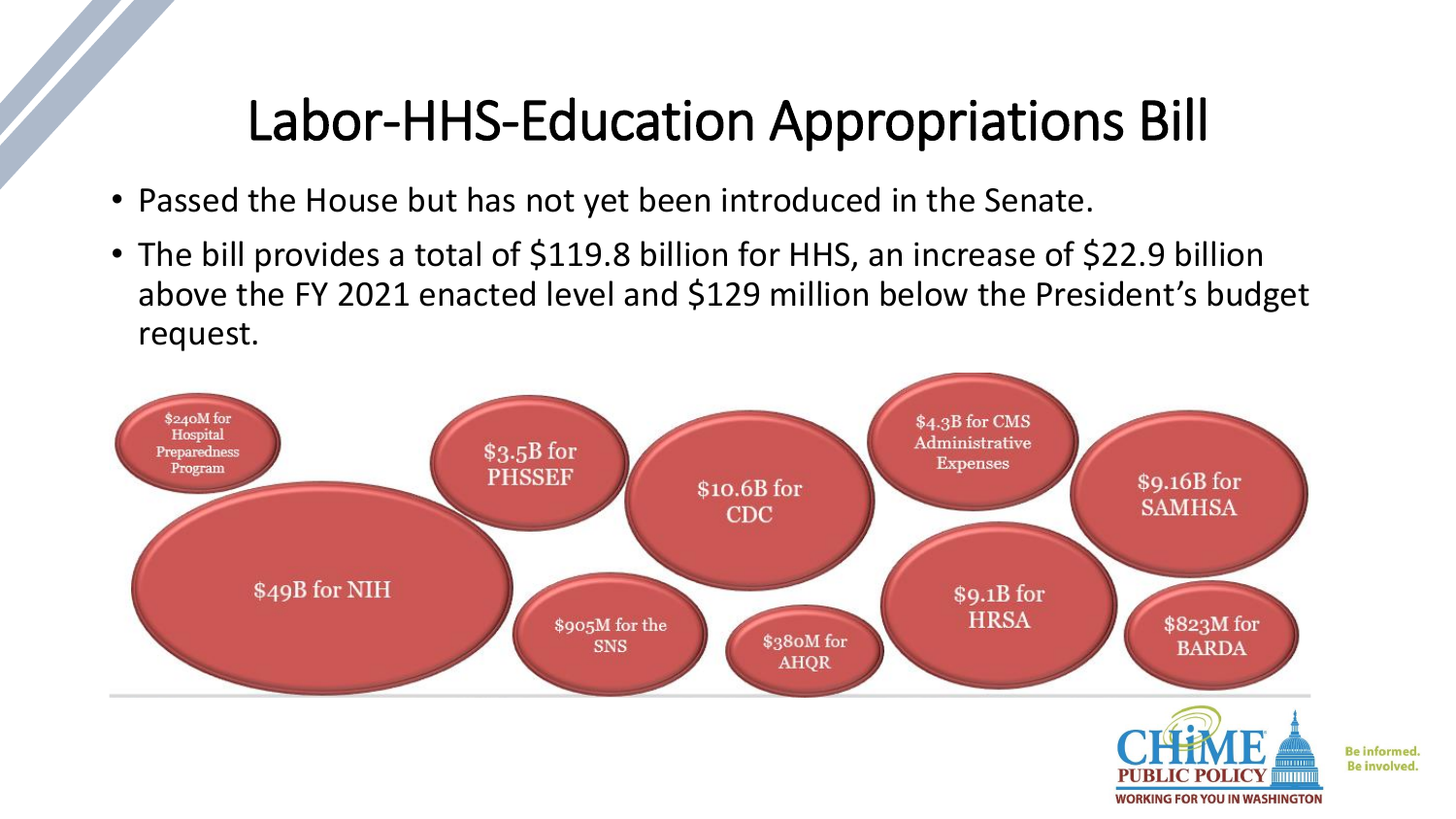# Unique Patient Identifier (UPI) Appropriations Issue

- July: House removed Section 510 for the third consecutive year
- Unclear whether the Senate will remove the language
- Still do not have a Senate champion (R or D)
- We are also waiting for ONC to release a report to Congress that was due last year
- How you can help: write your Senator and ask them to support lifting the ban!

SEC. 510. None of the funds made available in this Act may be used to promulgate or adopt any final standard under section 1173(b) of the Social Security Act providing for, or providing for the assignment of, a unique health identifier for an individual (except in an individual's capacity as an employer or a health care provider), until legislation is enacted specifically approving the standard.

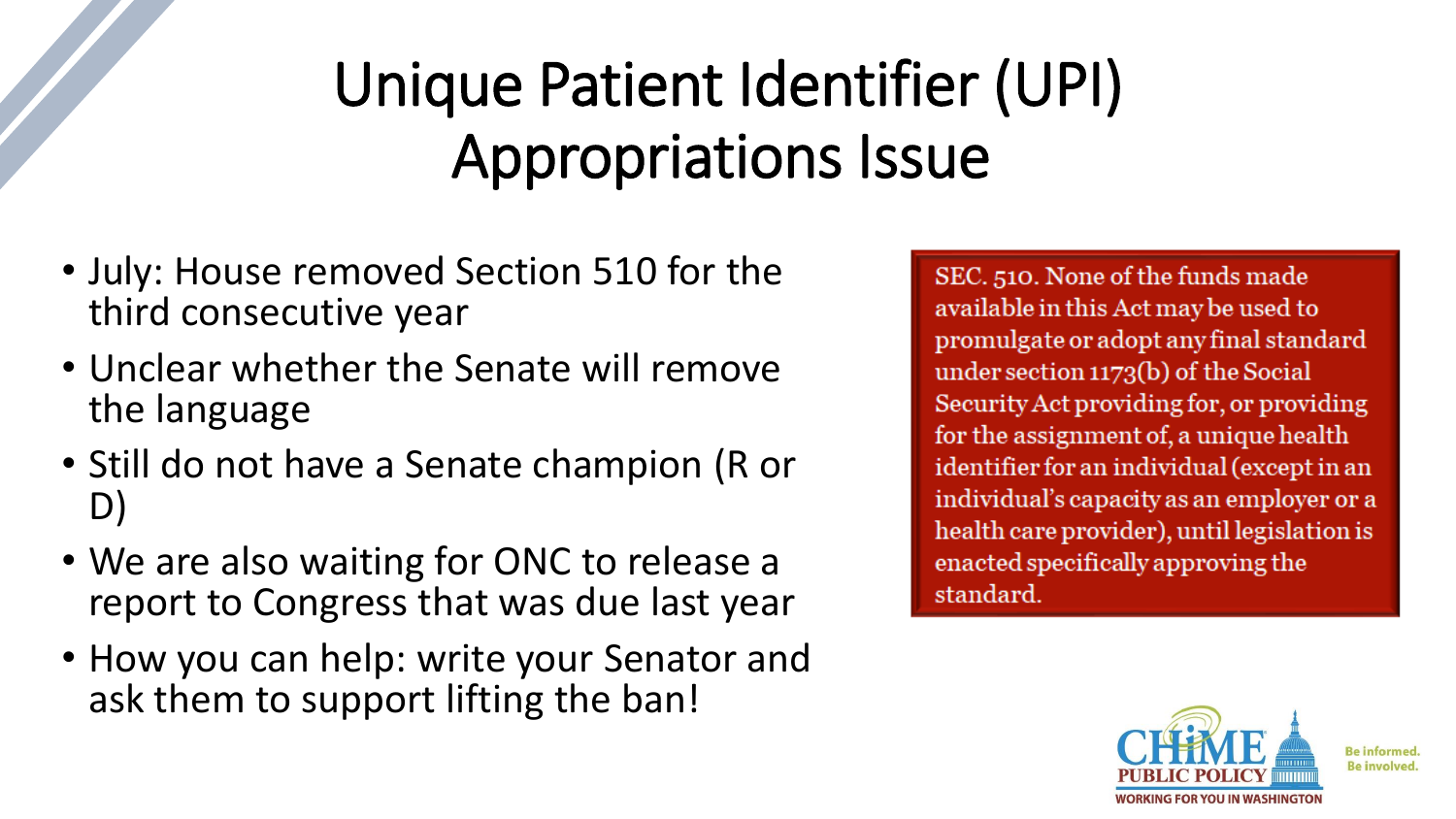### End-of-Year Package Prospects

- Telehealth
	- Could see a 1-year or 2-year extension of pandemic flexibilities
- Medicare Sequestration
	- The American Rescue Plan extended until January 1, 2022 the current reprieve from the 2 percent sequester stemming from the Budget Control Act of 2011. Those cuts are currently slated to kick back in this January.
- Substance Abuse/Mental Health legislation
- Coronavirus Relief Fund for States and Localities
	- The CARES Act created a \$150 billion Coronavirus Relief Fund for states, local governments, tribes, and territories. State and local governments must spend or lose remaining funds given to them by the end of 2021, under an extension provided in the December COVID relief and omnibus package.

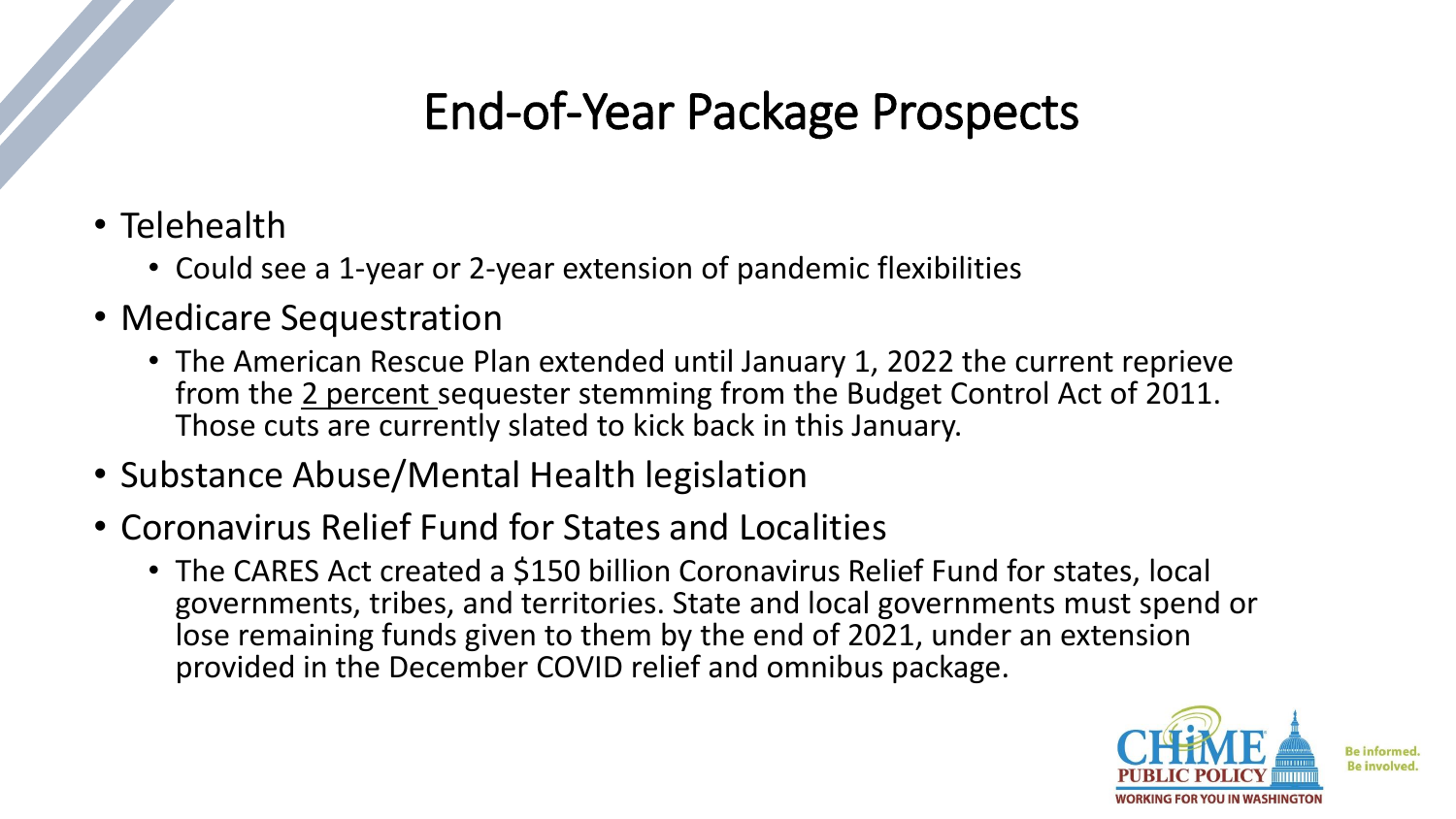### Outlook Heading into Midterms

#### **House:**

- Democrats hold a 5-seat majority: 220-212 with 3 vacancies
- Minority party often gains seats in midterms
- A lot of unknowns including redistricting and President Biden's approval rating among voters

#### **Senate:**

- 50-50 split in Senate
- 20 seats held by R's are up for election as opposed to 14 held by D's
- The 3 most vulnerable seats are held by Republicans: Burr, Toomey, and Johnson
	- Cook Political Report has them as "toss ups"
	- 2 out of the 3 are retiring

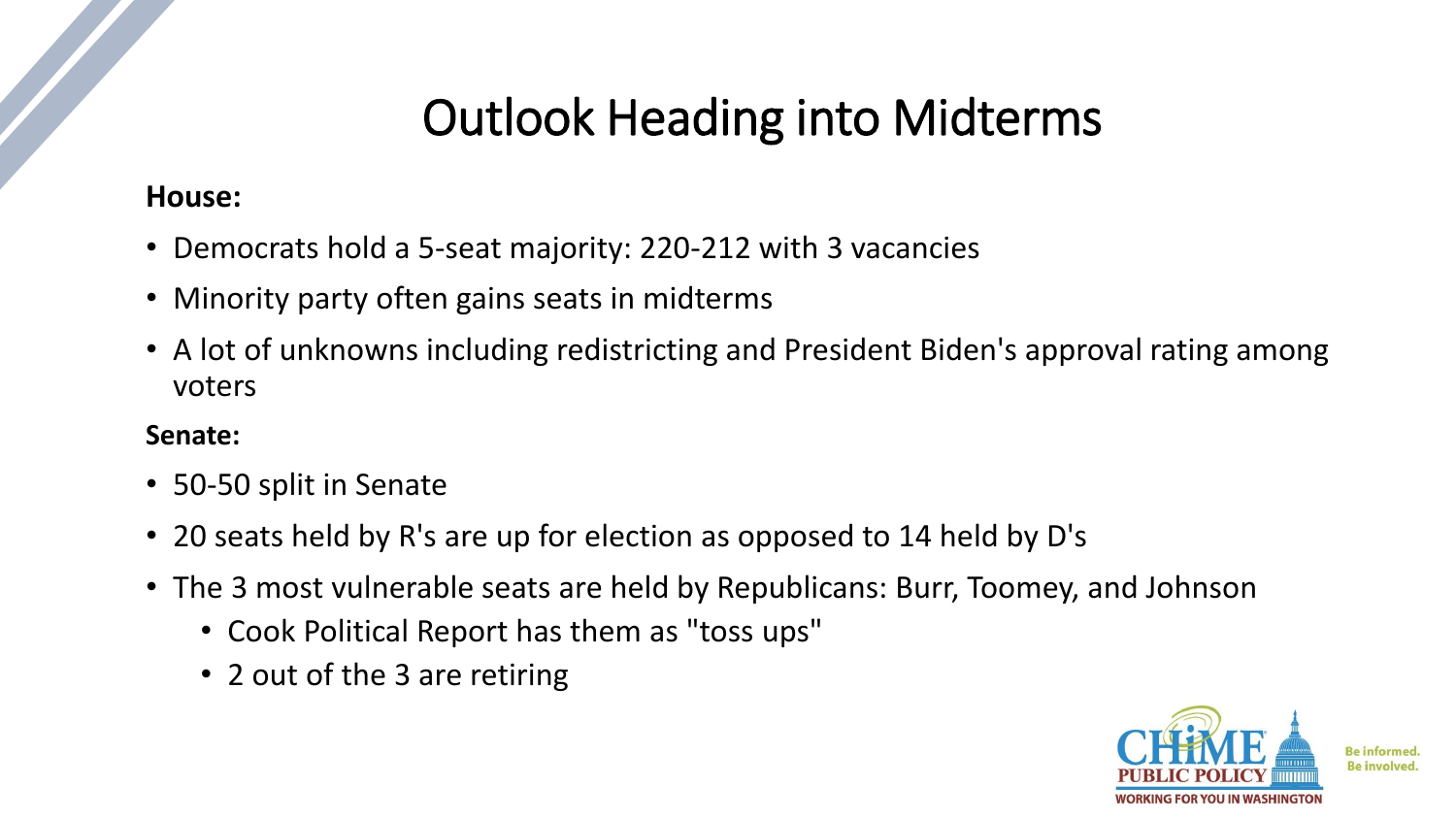### Webinar: Real-World Application of [Information Blocking Rules in](https://inspire.changehealthcare.com/Info-Blocking-Webinar) **Healthcare**

- When? Friday, Oct. 1 at 12:00 pm EDT
- Andrew Tomlinson, CHIME's Director of Federal Affairs, Lauren Riplinger, Vice President of Policy and Government Affairs at the American Health Information Management Association (AHIMA), and Genevieve Morris, Senior Director of Clinical Interoperability Strategy at Change Healthcare will discuss best practices, compliance training, and real-world perspectives of handling information requests after the April 5th information blocking provisions of the 21st Century Cures Act went into effect.

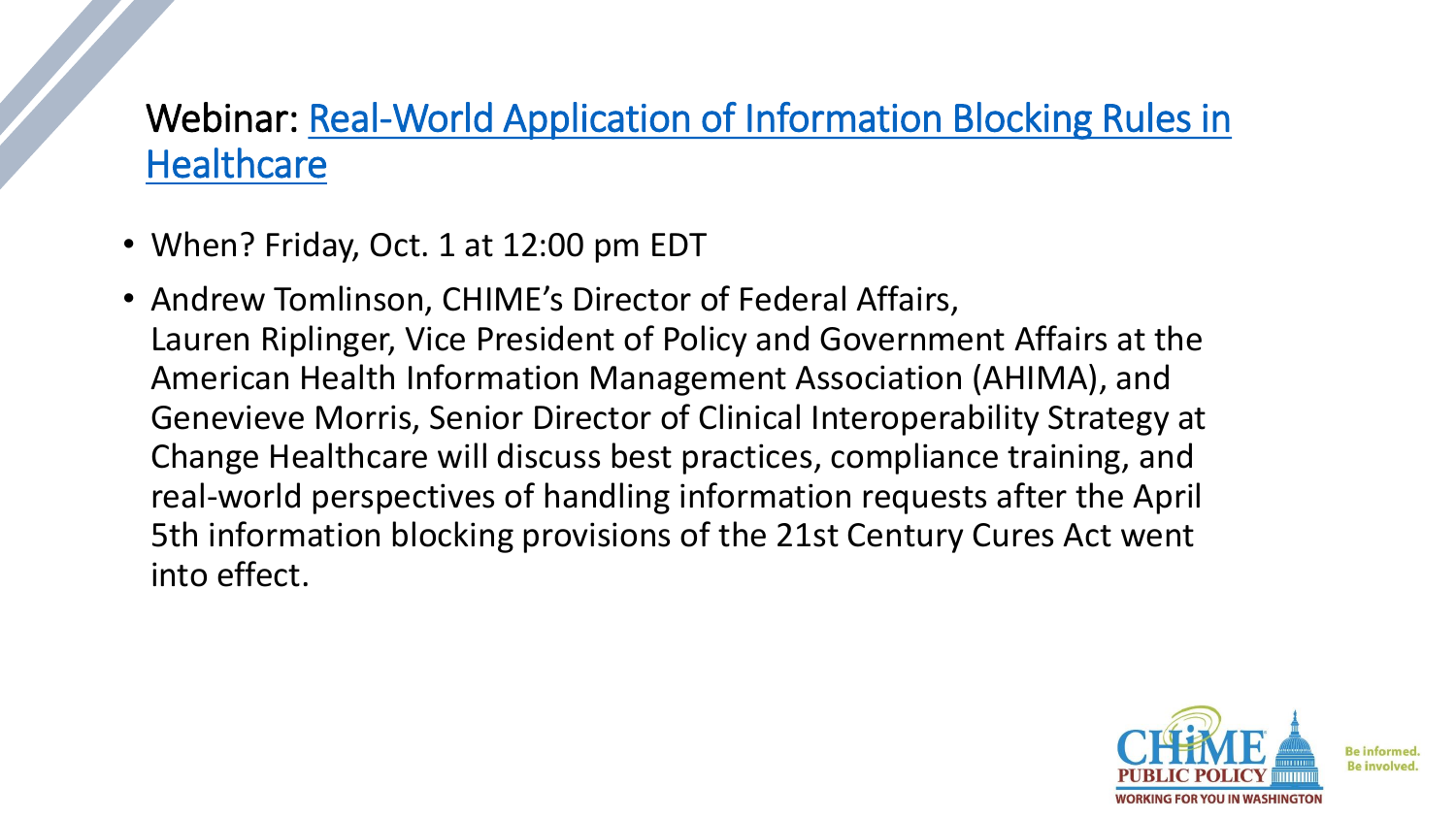[Cyber Webinar: Voluntary Cybersecurity Best Practices: 405\(d\). What are they,](https://chimecentral.zoom.us/webinar/register/WN_sa_ouFKFRba1MqCRP0zlqw) Why is Congress supporting them, and Why they will become increasingly important?

- October is Cybersecurity Awareness Month and we have many activities planned to draw more attention to this critical issue and ways to improve our sector's posture.
- Join us on Thursday, Oct. 14 at 1:00 p.m. EDT for a cybersecurity webinar on 405(d)
- Not sure what 405(d) is? Join us as we breakdown these voluntary, cybersecurity best practices tied to the NIST cybersecurity framework (CSF) that have been codeveloped by our sector and the U.S. Department of Health & Human Services (HHS). We will also highlight congressional efforts to promote these tools.
- Presenters:
	- Erik Decker, AVP and CISO at Intermountain Healthcare
	- Julie Chua, GRC Director at the U.S. Department of Health and Human Services (HHS)
	- Mari Savickis, Vice President of Public Policy at CHIME
	- Cassie Leonard, Director of Congressional Affairs at CHIME